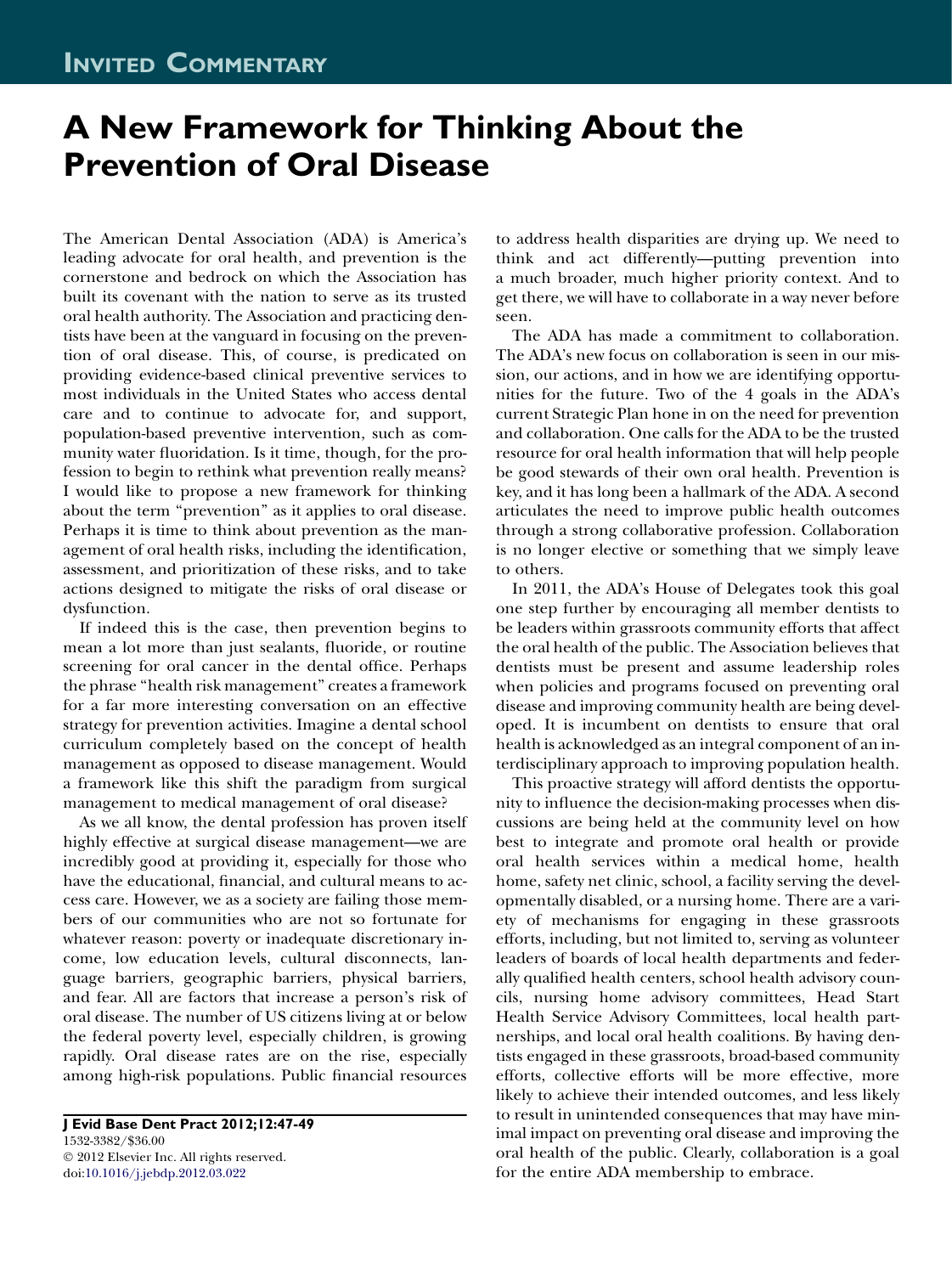When it comes to prevention, the ADA is doing quite a bit of work. Currently, the ADA has more than 35 policies related to the prevention of oral disease, such as those centered on fluoride varnish use, school-based fluoride mouth rinse programs, school-based oral health risk assessments, oral health awareness campaigns, oral health literacy, nutrition, and tobacco use and cessation.

In addition to prevention-oriented policies and awareness campaigns, the ADA helps support the dental profession and the public through a range of science-based programs. A primary focal point is the ADA Center for Evidence-Based Dentistry Web site ([http://ebd.ada.](http://ebd.ada.org) [org\)](http://ebd.ada.org). This site features clinical recommendations/guidelines, a database of systematic reviews, and critical summaries of systematic reviews for dental professionals, as well as a patient-friendly version with ''plain language'' summaries and patient resources, and has recently been optimized for mobile devices.

Currently available are 8 clinical recommendations/ guidelines related to disease prevention. There are more than 1700 systematic reviews that are updated quarterly on a wide range of topics, such as community oral health and oral health literacy, geriatric and special care dentistry, and pediatric dentistry. Furthermore, critical summaries for some of the systematic reviews are also available. These brief summaries provide key concepts and clinical implications in a user-friendly, 1-page format.

In March of this year, the ADA Center for Evidence-Based Dentistry convened the 5th Annual EBD Champion Conference. This conference has aimed to recruit dental team members, with priority given to those who treat underserved populations, to become Evidence-Based Dentistry Champions, learn about EBD, and disseminate this information to their colleagues. Partially funded by a grant from the Agency for Healthcare Research and Quality (AHRQ; Grant Number 1R13HS020551), this conference clearly fits within AHRQ's mission ''to improve the quality, safety, efficiency, and effectiveness of health care for all Americans.''

Many other organizations are also dedicating an extraordinary amount of time and effort to the prevention of dental disease, but we must ask ourselves this: Are we achieving the public health impact we desire? Rather than a buckshot prevention approach, should we instead develop a laser beam–like strategic approach to health management ...a strategic approach with adequate resources and measurable impact and outcomes?

Let's be honest: there are difficult barriers (ie, risk factors) out there that have the ability to stunt our potential when it comes to achieving optimal oral health. Most Americans have access to the best dental care in the world and, as a result, enjoy excellent oral health. But tens of millions still do not because they are hampered by these barriers and subject to these risks: poverty, socioeconomic status, geography, education levels, health behaviors, emotional barriers, and language or cultural barriers.

We need to educate policy makers on prevention as a health management strategy. To this end, the ADA is publishing a series of statements on access to oral health and the ADA's vision of a healthier, more productive nation enabled by breaking down all of those barriers one by one, substantially lowering the risks related to oral disease, and strengthening the tattered safety net and the entire dental delivery system. Through these efforts and more, the ADA strives to educate the public on the importance of prevention in achieving and maintaining optimal oral health over the life span—as a very important component of an all-around healthy life.

Prevention strategies, including ongoing risk assessments and targeted interventions, need to be implemented from cradle to grave if we are to get ahead of oral disease in this country, and perhaps in the world. In November 2010, the ADA convened a gathering of more than 150 individuals to participate in a National Coalition Consensus Conference: Oral Health of Vulnerable Older Adults and Persons with Disabilities. As health care providers and advocates, we are faced with an unprecedented challenge: increasing numbers of vulnerable older adults and people with functional limitations who require complex oral health care. Focusing on oral health care for the elderly has been a priority for the ADA since 2006. The recommendations from this consensus conference provide a stronger framework for health management for the elderly and the chronically ill.

Improving oral health literacy and self-care behaviors across the spectrum of our population are vitally important, but we first must help educate our policy makers, interprofessional colleagues, and the advocates. Second, we must educate and empower new parents and caregivers so they adopt healthy behaviors and reduce the risk of early childhood tooth decay in their own families. I am excited about the current collaboration between the ADA, the American College of Obstetricians and Gynecologists, and the Health Resources and Services Administration to develop perinatal oral health guidelines. These guidelines will inform policy development, benefit design, and enable interprofessional collaborations to lower the health risks of perinatal women and their infants. The ADA is also collaborating with community health centers and private practice sector stakeholders on addressing the oral health needs of pregnant women and emphasizing the significant role that health centers play within dental practice–based research networks.

In another collaborative effort, the ADA and other organizations are magnifying our collective voices on the importance of preventive activities by forming coalitions. In 2010, the ADA convened the first National Roundtable for Dental Collaboration, with 16 dental organizations represented. The Roundtable has now expanded to 23 participants, including all of the dental specialty organizations, as well as the Hispanic Dental Association, the National Dental Association, the American Association